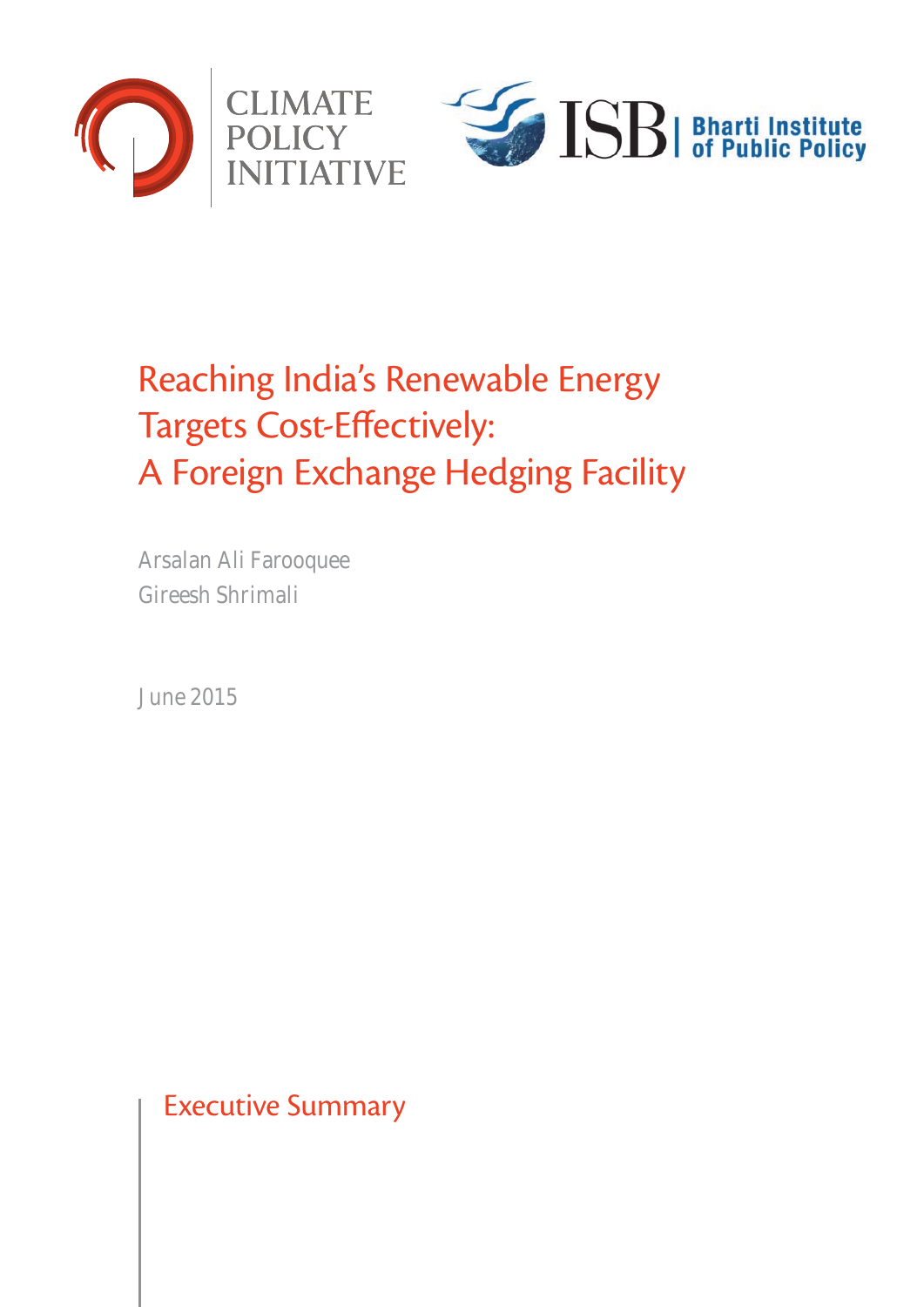### **Acknowledgements**

The authors thank CPI staff David Nelson, Ruby Barcklay, Maggie Young, and Amira Hankin for internal review. We thank Darrell Duffie, Timothy Irwin, and Robert Sheppard for their feedback and guidance. We thank participants in our primary research for their contribution. We also thank ISB for its continued support toward our research efforts. The views expressed in this paper are the authors' own.

### **Descriptors**

| Sector   | Renewable energy finance                          |
|----------|---------------------------------------------------|
| Region   | India                                             |
| Keywords | Currency hedging, renewable energy finance, India |
| Contact  | Gireesh Shrimali: gireesh.shrimali@cpidelhi.org   |
|          |                                                   |

# **About CPI**

Climate Policy Initiative is a team of analysts and advisors that works to improve the most important energy and land use policies around the world, with a particular focus on finance. An independent organization supported in part by a grant from the Open Society Foundations, CPI works in places that provide the most potential for policy impact including Brazil, China, Europe, India, Indonesia, and the United States.

Our work helps nations grow while addressing increasingly scarce resources and climate risk. This is a complex challenge in which policy plays a crucial role.

# **About ISB**

The Indian School of Business (ISB) is a global business school offering world-class management education across its two campuses – Hyderabad and Mohali. The School has grown at a rapid pace over the twelve years since its inception and already has several notable accomplishments to its credit– it is the youngest school ever to consistently rank among the top Global MBA programmes, the first institution in South Asia to receive the prestigious AACSB accreditation, one of the largest providers of Executive Education in Asia, and the most research productive Indian management institution. A vibrant pool of research-oriented resident faculty and strong academic associations with leading global B-schools, have helped the ISB fast emerge as a premier global Business school in the emerging markets. For more details visit www.isb.edu.

Copyright © 2015 Climate Policy Initiative [www.climatepolicyinitiative.org](http://www.climatepolicyinitiative.org ) All rights reserved. CPI welcomes the use of its material for noncommercial purposes, such as policy discussions or educational activities, under a Creative Commons Attribution-NonCommercial-ShareAlike 3.0 Unported License. For commercial use, please contact admin@cpisf.org.

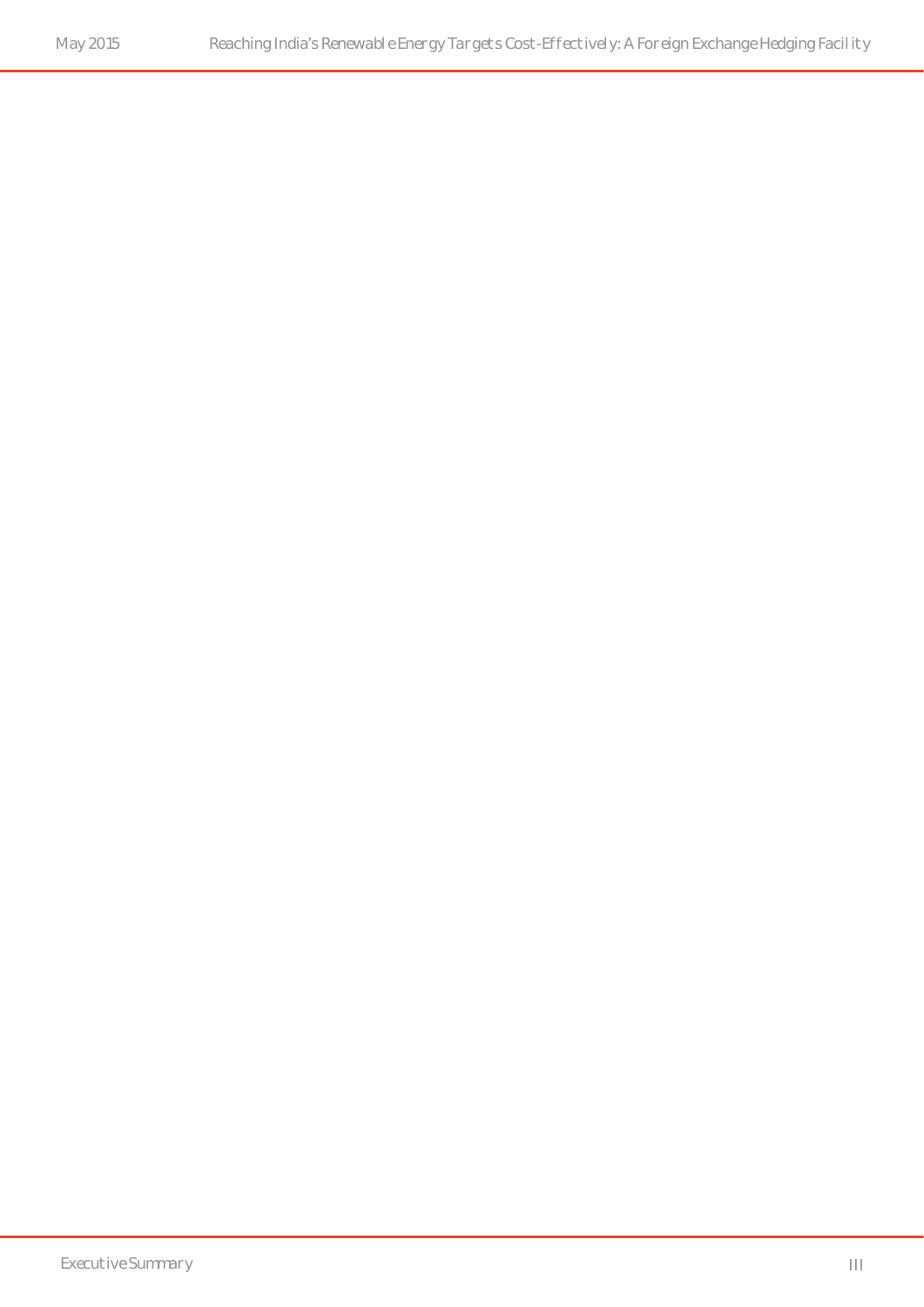# **Executive Summary**

India has ambitious renewable energy targets for 2022, but because of the government's limited budget, a cost-effective policy path is crucial to achieving those targets. Achieving India's renewable energy targets cost-effectively faces two key barriers – a shortage of debt and inferior terms of debt (CPI, 2012). The estimated availability of private capital for infrastructure investment during the 12th Five Year Plan is 27% lower than what's required (RBI, 2012). In addition, inferior terms of debt, specifically high cost, short tenor, and variable interest rates, increase the cost renewable energy in India by 30% compared to the US (CPI, 2012). This directly increases the cost of government support. More debt at attractive terms, specifically reduced cost, extended tenor debt, is needed to achieve India's renewable energy targets.

> *Reducing the cost of foreign debt by reducing the currency hedging cost can mobilize foreign capital and spur investments in renewable energy.*

Foreign debt can increase debt available for renewable energy and can also provide a cheaper source of capital. However, when a renewable energy project is financed by a foreign loan, it requires a currency hedge to protect against the risk of devaluation. Market-based currency hedging in India is expensive, adding approximately 7 percentage points to the cost of debt. This makes fully-hedged foreign debt nearly as expensive as domestic debt.

Reducing the cost of foreign debt by reducing the currency hedging cost can mobilize foreign capital and spur investments in renewable energy by reducing the cost of capital. This would then reduce the delivered cost of renewable energy, making renewable energy more competitive with electricity generated from fossil fuels (CPI, 2012), as well as reduce the government cost of support (CPI, 2014).

The Indian government has recognized the role that cheaper currency hedging mechanisms can play in expanding renewable energy capacity.

There is an argument that governments should bear currency risk in some strategic situations, and participate in the provision of currency hedging. One reason is that macroeconomic conditions are key drivers of currency movements and foreign exchange rates, and government policy can influence macroeconomic conditions.

In the case of India, another argument for government-sponsored currency hedging is that bearing the currency risk for renewable energy offsets the risk the government (and the economy as a whole) takes on the currency risk related to future imported fossil-fuel purchases. This is particularly relevant for imported coal, which is the marginal fossil fuel that additional renewable energy is likely to replace (CPI, 2015).

The Indian government has shown interest in providing a government-sponsored exchange rate hedging facility. However, the design of the facility would be a large undertaking that has to be carefully considered, given that currency movements can be uncertain and volatile. In providing currency hedging for renewable energy projects, the government might consider the following questions: what are the expected costs and risks of providing such hedging? How can the government cover unexpected and extreme movements in foreign exchange rates? And what is the market risk premium for taking currency risks?

*Governments can bear currency risk and provide currency hedging to lower the cost.*

We provide insights into these questions by examining a government-sponsored foreign exchange rate (FX) hedging facility, which could be a cheaper and effective currency hedging mechanism. Under an FX hedging facility, the gover nment can provide project developers or off-takers (depending on the power purchase agreement) a currency hedging solution through a standalone fund that covers debt payments for underlying USD loans.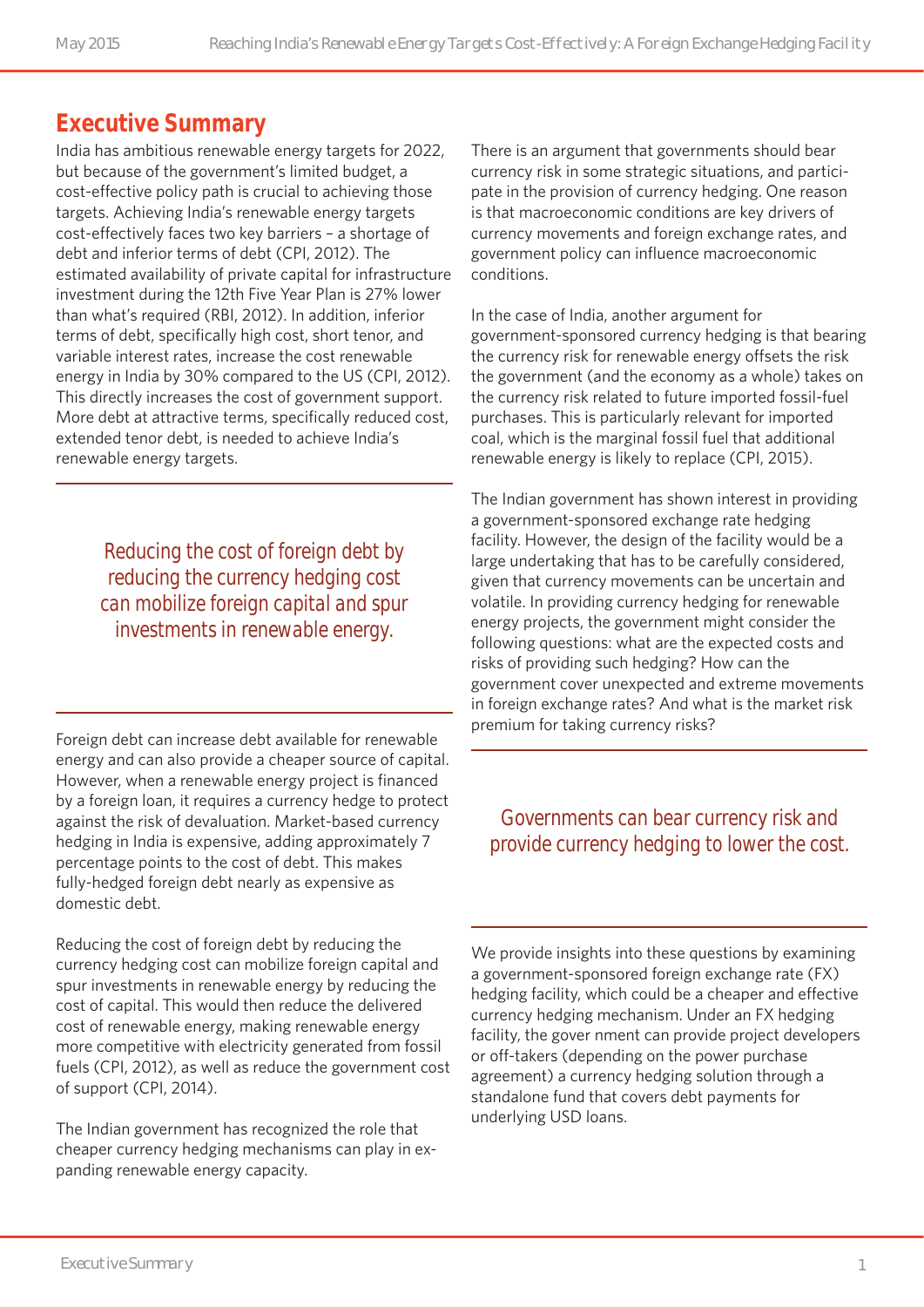We analyze this FX hedging facility using a representative probabilistic model, whose key parameters are derived from the history of the INR-USD exchange rates, and of the future movements of foreign exchange rates.

# **Expected Cost of the FX Hedging Facility**

#### **The FX hedging facility, with an expected cost of 3.5 percentage points, may reduce hedging costs by nearly 50%, and the cost of government support by up to 54%.**

Our analysis reveals that the expected cost – or the average cost across all potential outcomes represented by our probabilistic model – to provide a 10 year currency hedge via the FX hedging facility is approximately 3.5 percentage points per year, 50% below market rates.<sup>1</sup> At the current capital cost of solar energy, this amounts to 16% of the underlying loan amount.

The FX hedging facility would reduce the cost of renewable energy by reducing the cost of debt and, therefore, the cost of capital through a reduction in the cost of debt and an increase in the debt to equity ratio. This would then reduce the total cost of support – the total subsidies required - for renewable energy (CPI, 2014).<sup>2</sup>

*The cost of government support can be reduced by up to 54%, and the cost of renewable energy by up to 19%.* 

The implications for the cost of renewable energy as well as for the cost of support for the government are:

If the expected cost of the FX hedging facility is borne by the government, the cost of debt for the developer can be reduced by 7 percentage points, the cost of renewable energy by 19%, and the cost of government support by 54%.

If the expected cost of the FX hedging facility is passed onto the developer, the cost of debt can be reduced by 3.5 percentage points, the cost of renewable energy by 9%, and the cost of government support by 33%.

# **Risks of the FX Hedging Facility**

However, **the government should be aware of the risk exposure of the FX hedging facility.** Our results show that there are ways for the government to manage the risks to which the FX hedging facility is exposed. One way to protect against the risk of unexpected and extreme movements in foreign exchange rates, and to ensure that the FX hedging facility does not default, is a capital buffer, or a reserve. Based on our statistical model, for example, for the FX hedging facility to achieve India's current sovereign rating of BBB-, the cumulative capital buffer requirement for 10 years would be INR 14.26 million/MW, or almost 30% of the underlying loan amount.

The government should also be aware that the expected cost of the FX hedging facility of 3.5 percentage points doesn't take into account the cost of a capital buffer – i.e., the risk-premium that the market would place on maintaining this capital buffer. Using foreign exchange option pricing theory, we explicitly calculate the risk-premium as 2.76 percentage points, which largely accounts for the difference between the cost of currency hedging in the market and the expected cost of the FX hedging facility.

This project presents preliminary insights into a government-sponsored currency hedging facility as a potential way to lower the cost of foreign debt for renewable energy, and specifically into the expected costs, risks, and considerations for its design. We acknowledge that our estimates may not fully take into account exchange rate fluctuations resulting from catastrophic political and macroeconomic events; and, in particular, to the extent that these events are under the government's control, the government can also influence the related risks.

<sup>1</sup> In the context of a probabilistic model, the expected (or average) cost means a statistic that is higher than 50% of the potential cost outcomes and lower than the other 50%.

<sup>2</sup> This includes: the feed-in premium embedded in a renewable energy power purchase agreement; other subsidies such as an interest subsidy; and, changes in taxes.